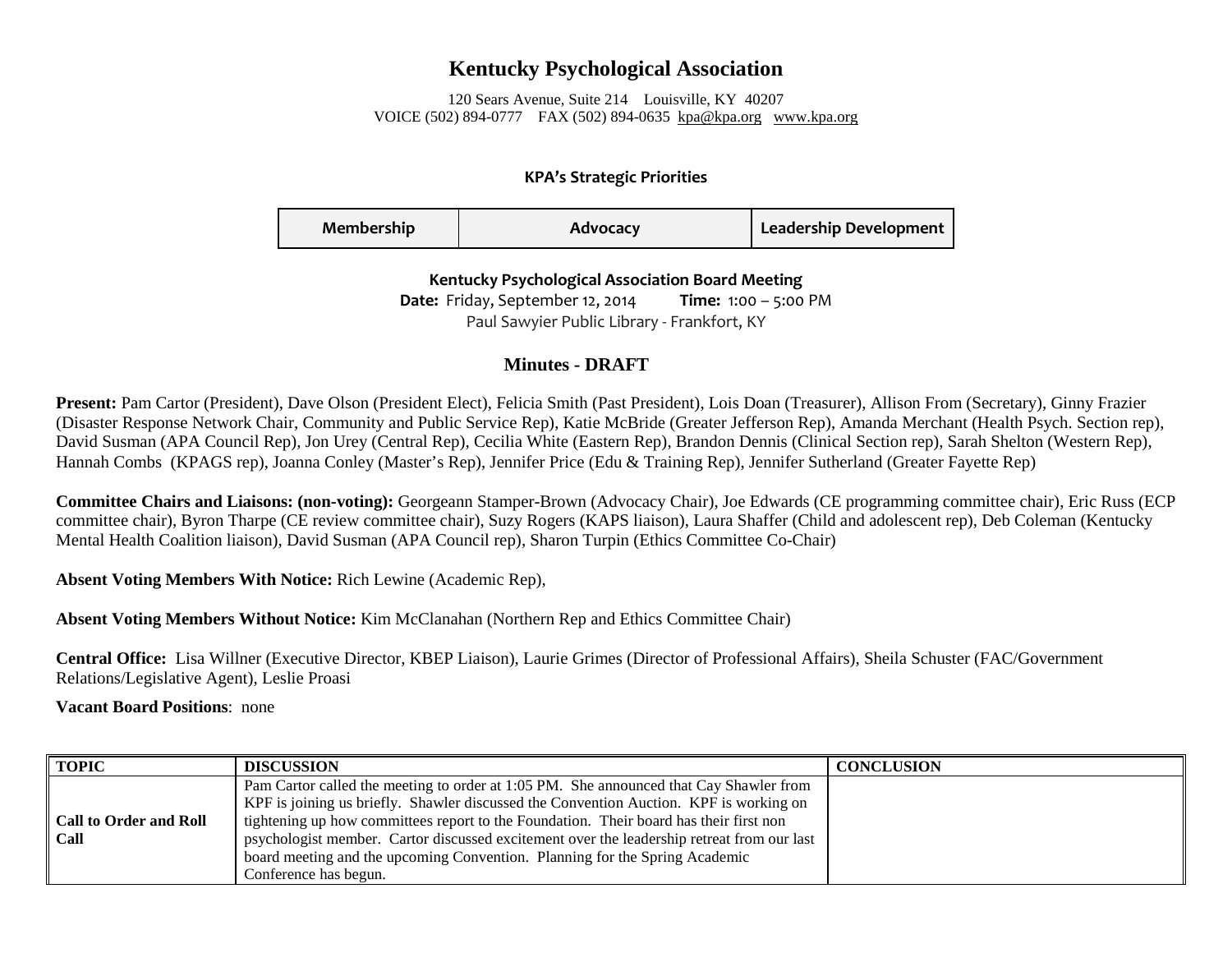| <b>President's Remarks</b>                                                             | Cartor                                                                                                                                                                                                                                                                                                                                                                                                                                                                                                                                                                                                                                                                                                                                                                                                                                                    |                                                                                                                                                                                                                                                                                                                                                                                                                                                                                                                                                                                     |
|----------------------------------------------------------------------------------------|-----------------------------------------------------------------------------------------------------------------------------------------------------------------------------------------------------------------------------------------------------------------------------------------------------------------------------------------------------------------------------------------------------------------------------------------------------------------------------------------------------------------------------------------------------------------------------------------------------------------------------------------------------------------------------------------------------------------------------------------------------------------------------------------------------------------------------------------------------------|-------------------------------------------------------------------------------------------------------------------------------------------------------------------------------------------------------------------------------------------------------------------------------------------------------------------------------------------------------------------------------------------------------------------------------------------------------------------------------------------------------------------------------------------------------------------------------------|
| <b>Approval of Minutes of</b>                                                          | Minutes were distributed prior to the meeting. Added some members who were left out of                                                                                                                                                                                                                                                                                                                                                                                                                                                                                                                                                                                                                                                                                                                                                                    | Laura Schaffer made a motion to approve the                                                                                                                                                                                                                                                                                                                                                                                                                                                                                                                                         |
| 5/30/14                                                                                | roll call list.                                                                                                                                                                                                                                                                                                                                                                                                                                                                                                                                                                                                                                                                                                                                                                                                                                           | minutes. Motion passed unanimously.                                                                                                                                                                                                                                                                                                                                                                                                                                                                                                                                                 |
| <b>Financial Report</b>                                                                | Lois Doan presented. (Handout attached) At this point in the year all numbers are looking<br>good and on target. We have a 7.35% increase in income this year.                                                                                                                                                                                                                                                                                                                                                                                                                                                                                                                                                                                                                                                                                            | David Susman moved to accept the reports. Motion<br>passed unanimously.                                                                                                                                                                                                                                                                                                                                                                                                                                                                                                             |
| <b>ACTION ITEM: Bylaws:</b><br>appointment to non-<br>represented interest<br>sections | Sarah Shelton presented for the Bylaws committee. (Handout attached) Shelton stated that<br>at the beginning of the election cycle the president can appoint an interest section<br>coordinator for sections over 25 people but not the 5 largest groups (who will have a<br>member voted upon to represent them).                                                                                                                                                                                                                                                                                                                                                                                                                                                                                                                                        | Cecelia White made the motion to accept the change.<br>Motion approved unanimously.                                                                                                                                                                                                                                                                                                                                                                                                                                                                                                 |
| <b>ACTION ITEM: Bylaws:</b><br>attendance requirements<br>for board members            | Sarah Shelton presented for Bylaws committee. (Handout attached) Shelton stated that any<br>member of the board who has two absences without notice or a member with three absences<br>with or without notice may be brought to the Board for possible removal from the Board.                                                                                                                                                                                                                                                                                                                                                                                                                                                                                                                                                                            | Allison From made a motion to accept the change.<br>Motion approved unanimously.                                                                                                                                                                                                                                                                                                                                                                                                                                                                                                    |
| <b>ACTION ITEM: ECP</b><br><b>Chair appointment</b>                                    | Pam Cartor presented. Eric Russ is the ECP rep so the committee chair became vacant. Liz<br>Cash has been nominated as the new committee chair.                                                                                                                                                                                                                                                                                                                                                                                                                                                                                                                                                                                                                                                                                                           | Katie McBride made a motion to accept the<br>appointment. Motion passed unanimously.                                                                                                                                                                                                                                                                                                                                                                                                                                                                                                |
| <b>ACTION ITEM: Amicus</b><br><b>Brief</b>                                             | Pam Cartor presented. (Handout attached) The EC voted to sign onto the brief. The EC is<br>now bringing it back to the board for official approval. Some discussion followed regarding<br>ability to have the board vote by email. Sarah Shelton will take that question back to the<br>Bylaws committee for further discussion.                                                                                                                                                                                                                                                                                                                                                                                                                                                                                                                          | Jennifer Price made a motion to accept the EC's<br>decision to sign onto this Amicus Brief. Motion<br>passed with one abstention.                                                                                                                                                                                                                                                                                                                                                                                                                                                   |
| <b>DISCUSSION ITEM:</b><br><b>PAC</b> logistics                                        | Lisa Willner presented and began discussion. Handout was distributed regarding how to set<br>up a PAC. There are various ways that a PAC can be structured. Felicia Smith researched<br>other organizations and how they established and set up their PACs. Smith found several<br>helpful ideas from multiple people with experience with PACs. Smith found several themes<br>and came up with recommendations and distributed a handout (attached). The handout<br>includes "Selection of Officers, Communication/Collaboration with the Board,<br>Bookkeeping and State Report Filing, and Fundraising Strategies". Discussion followed.<br>Pam Cartor stated several things we need to consider such as what is the mission of KPA<br>and how would we use a PAC to promote psychology in the state of Kentucky and how do<br>we educate our members. | Established 5 advantages and disadvantages to<br>forming a PAC.<br>Advantages:<br>1. Place at the table<br>2. Consistent with KPA's mission<br>3. Effecting Change: Success<br>4. Benefit "pocketbook issues"<br>5. It's the Professional Standard.<br>6. Increase Psychologists engagement<br>7. Promotes the "psychology party"<br>8. Power in Numbers<br>Disadvantages<br>1. Dirty Politics<br>2. No control over choices<br>3. Low donations<br>4. Consequences for KPF<br>5. Consequences for donations<br>6. Potential to split the membership if some members<br>don't agree |
| <b>DISCUSSION ITEM:</b>                                                                | After group discussion of the PAC, Cartor asked each member to write down the things                                                                                                                                                                                                                                                                                                                                                                                                                                                                                                                                                                                                                                                                                                                                                                      |                                                                                                                                                                                                                                                                                                                                                                                                                                                                                                                                                                                     |
| <b>Break out discussion</b>                                                            | they think are most important and broke into small groups to discuss and write on note                                                                                                                                                                                                                                                                                                                                                                                                                                                                                                                                                                                                                                                                                                                                                                    |                                                                                                                                                                                                                                                                                                                                                                                                                                                                                                                                                                                     |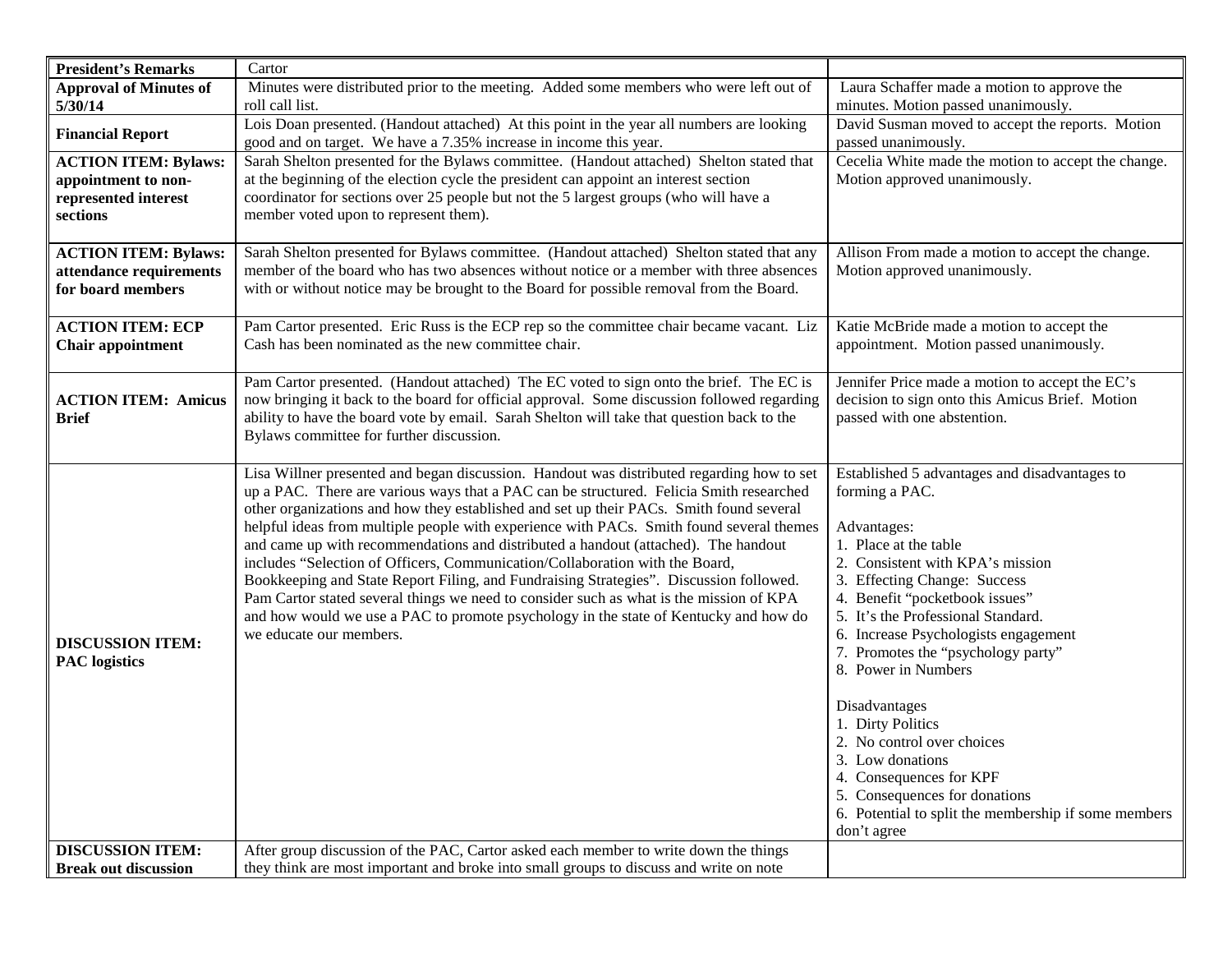|                                                                      | cards. Note cards were collected.                                                                                                                                                                                                                                                                                                                                                                                                        |                                                                                                                      |
|----------------------------------------------------------------------|------------------------------------------------------------------------------------------------------------------------------------------------------------------------------------------------------------------------------------------------------------------------------------------------------------------------------------------------------------------------------------------------------------------------------------------|----------------------------------------------------------------------------------------------------------------------|
|                                                                      |                                                                                                                                                                                                                                                                                                                                                                                                                                          |                                                                                                                      |
|                                                                      |                                                                                                                                                                                                                                                                                                                                                                                                                                          |                                                                                                                      |
|                                                                      |                                                                                                                                                                                                                                                                                                                                                                                                                                          |                                                                                                                      |
| <b>DISCUSSION ITEM:</b><br><b>Board elections report</b>             | Dave Olson reported. We are progressing in developing the slate of candidates. Ballots<br>will be sent out soon.                                                                                                                                                                                                                                                                                                                         |                                                                                                                      |
| <b>DISCUSSION ITEM:</b><br><b>Testing regulations work</b><br>group  | Lisa Willner reported. The group concluded their work. They brought the recs to the<br>previous board meeting. They were then taken to the KBEP board retreat in July. They<br>requested one change regarding psychologists doing supervision of assessment of those not<br>licensed under the KBEP board. Otherwise the KBEP board was pleased with all the<br>recommendations. Hopefully there will be regulatory changes coming soon. |                                                                                                                      |
| <b>DISCUSSION ITEM:</b><br><b>Convention awards</b>                  | Felicia Smith reported. She presented the nominees for this year's awards.                                                                                                                                                                                                                                                                                                                                                               |                                                                                                                      |
| <b>DISCUSSION ITEM:</b><br><b>Board Assessment</b><br><b>Results</b> | Pam Cartor reported and distributed a handout. Noted that noting was scored below<br>average.                                                                                                                                                                                                                                                                                                                                            |                                                                                                                      |
| <b>DISCUSSION ITEM:</b><br><b>Budget-intro to 2015</b>               | Lois Doan and Lisa Willner reported. Willner presented a list of items that will be slightly<br>different for next year's budget. In October the EC will meet to come up with the draft<br>budget. Cartor encouraged the board to send any budget thoughts to Lois Doan prior to<br>October.                                                                                                                                             |                                                                                                                      |
| <b>CE Events Report</b>                                              | Lisa Willner presented. (Report attached) Profit for the year is currently at \$31,797.69,<br>which is \$11, 797.69 over estimated income.                                                                                                                                                                                                                                                                                               |                                                                                                                      |
| <b>Dues/Membership</b><br><b>Report</b>                              | Lisa Willner reported. (Report attached) We were down 2 members from this time last year<br>at the time of the report. Since then, 7 members have renewed membership.                                                                                                                                                                                                                                                                    | Lois Doan moved to accept the report. Motion<br>approved unanimously.                                                |
| <b>Executive Director</b><br><b>Report</b>                           | Lisa Willner reported. (Handout attached)                                                                                                                                                                                                                                                                                                                                                                                                |                                                                                                                      |
| <b>Legislative Agent report</b>                                      | Sheila Schuster presented. (Handout attached) She also mentioned the CAPP grant (money<br>from APA), which is currently being written.                                                                                                                                                                                                                                                                                                   |                                                                                                                      |
| <b>DPA Report</b>                                                    | Laurie Grimes reported. (Handout attached) Her main areas included meetings, written<br>products, member consultation, national contacts, and other projects.                                                                                                                                                                                                                                                                            |                                                                                                                      |
| <b>ADDITONAL</b><br><b>REPORTS: Convention</b><br>report             | Laura Grimes announced that registration is now open. Everything else is continuing to be<br>planned.                                                                                                                                                                                                                                                                                                                                    |                                                                                                                      |
| <b>ADDITONAL</b><br><b>REPORTS: APA</b><br><b>Council rep</b>        | David Susman reported. (Handout attached) Reported that APA has had a 15% decrease in<br>membership during the same time that KPA has had a 9% increase. APA board of directors<br>added 6 at-large members, a student member, and an ECP member.                                                                                                                                                                                        | Susman will bring information to the next<br>membership committee meeting regarding<br>participation in APA and KPA. |
| <b>ADDITONAL</b><br><b>REPORTS: Advocacy</b><br>Committee            | Georgeann Brown reported and distributed a handout. She encouraged members to<br>continue to get involved and form relationships with candidates.                                                                                                                                                                                                                                                                                        |                                                                                                                      |